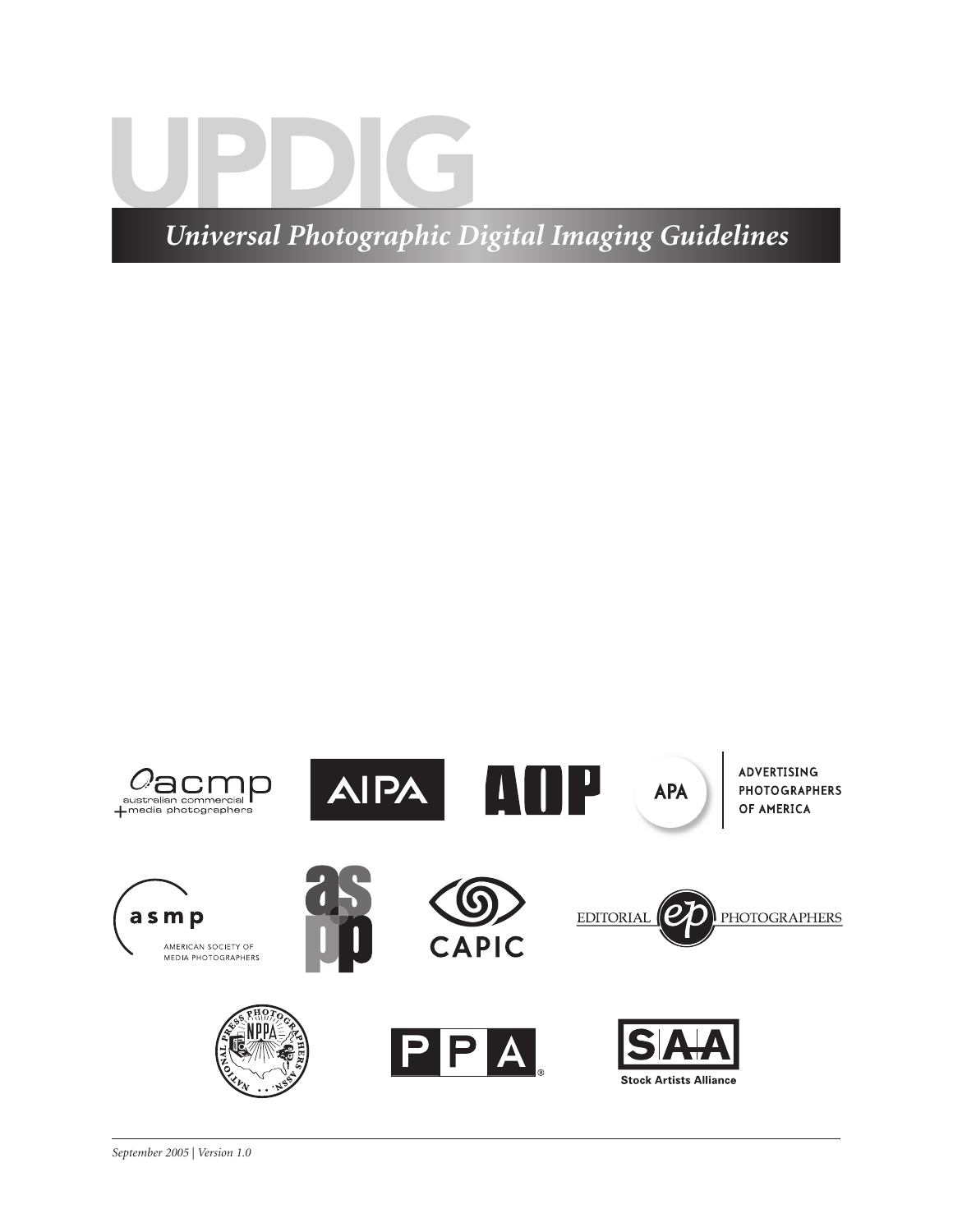# *The Universal Photographic Digital Imaging Guidelines*

These 15 guidelines—along with the accompanying Best Practices documents—aim to clarify issues affecting accurate reproduction and management of digital image files. Although they largely reflect a photographer's perspective, anyone working with digital images should find them useful. The guidelines have three primary goals:

- **✦** Digital images look the same as they transfer between devices, platforms and vendors.
- **✦** Digital images are prepared in the correct resolution, at the correct size, for the device(s) on which they will be viewed or printed.
- **✦** Digital images have metadata embedded that conforms to the IPTC standards, making the images searchable, providing usage and contact information, and stating their creators or copyright owners.

#### **The Guidelines**

- **1. Manage the color.** ICC profile-based color management is the standard. *ICC website:* www.color.org
- **2. Calibrate the monitor.** Monitors should be calibrated and profiled with a hardware device. *Further discussion of monitor calibration is on page 4.*
- **3. Choose a wide gamut.** Use a wide-gamut RGB color space for capturing and editing RGB master files. We recommend Adobe RGB (1998) or ProPhoto RGB. *See also the discussion of camera color spaces on page 4.*
- **4. Capture the raw data.** For best quality, digital cameras should be set to record RAW files. *See also discussion of RAW files on page 5.*
- **5. Embed the profiles.**All digital files should have embedded profiles (should be "tagged"), unless otherwise noted. Photoshop's Color Management should be set to "always preserve embedded profiles," and the "ask when opening" boxes should be checked to alert you to profile mismatches and missing profiles. When profile mismatches occur, you should elect to preserve the embedded profile.

#### **6. Color space recommendations:**

- a. For **the web**, convert images to sRGB and embed sRGB profile before delivery.
- b. For **display prints** from professional digital color labs, if a custom profile is available, use it for soft proofing. Then submit either sRGB or (more rarely) Adobe RGB with embedded profiles, as specified by the lab. If a lab does not have a custom profile, it's usually best to use the sRGB color space with that profile embedded. *More depth on this is in the discussion of Professional Digital Color Labs on page 5.*
- c. For **display prints** from many consumer digital-print vendors, a database of custom profiles is available. Otherwise, deliver files in the sRGB color space with embedded profile. *The database source is Dry Creek Photo; see page 5.*
- d. For **offset printing**, it's always best to begin by asking the printer or the client's production expert what file format, resolution and color space they require. RGB files contain many colors that cannot be reproduced by conventional CMYK printing. This has often led to a situation where the final result looks nothing like the screen version of the file, or the inkjet print of the file. There are two ways to avoid this confusion:
	- **✧** Files can be delivered as CMYK files. This is the "safe" way to go, because the image itself will contain no colors that can't be reproduced by the CMYK process.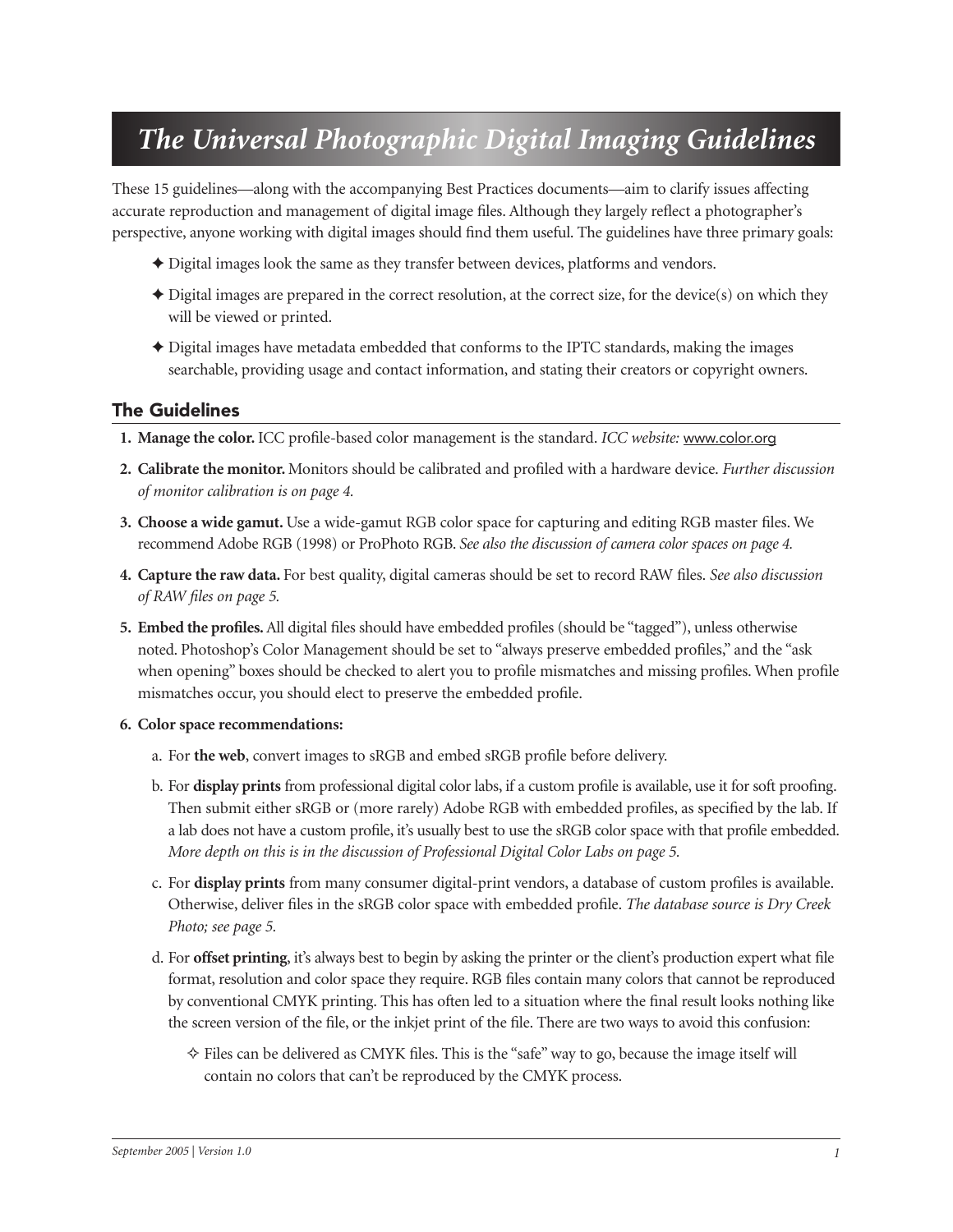- **✧** Files delivered as RGB files can be accompanied by a cross-rendered guide print that includes only colors reproducible in CMYK. *See page 7 for a more thorough discussion.*
- **✧** Files can also be delivered in both CMYK and RGB. This allows the photographer to make the artistic decisions about color rendering, and gives the printer more tools to recover from mistakes the photographer may have made in converting RGB to CMYK.

Ideally, CMYK image files should be converted from RGB using the printer's CMYK profile with that profile embedded in the file. It is not always possible to get the printer's profile, either because the printer does not have one or the client does not know who will print the images. In such cases, it's often best to deliver an RGB master file, with an embedded profile and a ReadMe file that explains that "for accurate color, the embedded RGB profile should be preserved" when opening the file. *CMYK profiles and the RGB alternative are discussed on page 6.*

- e. For **inkjet and dye-sub printers**, use a wide-gamut color space, such as Adobe RGB, for the source space. Use a custom profile for the printer-paper combination in the print space to get the best quality and the best match to a profiled monitor. *Details are on page 7.*
- **7. Formats and names.** File formats should always be denoted by standard, three-letter file extensions.
	- a. For **the web**, use JPEG files.
	- b. For **print**, uncompressed TIFFs are best. Use JPEG only when bandwidth or storage constraints require it. Use the highest JPEG quality setting possible. We recommend not using less than "8" quality.

To avoid problems with files that will be transferred across computing platforms, name files with only the letters of the alphabet and the numerals 0 through 9. Avoid punctuation marks (other than hyphen and underscore), accented vowels and other special characters. Keep the full name (including extension) to 31 characters or less for files on a network or removable media, and to 11 characters or less (including the three-letter file extension) when burning to CDR, in case a recipient's computers don't support long filenames. For the complete guide to file naming protocol, see the Controlled Vocabulary website. www.controlledvocabulary.com/imagedatabases/filename\_limits.html

**8. Appropriate resolution.** Resolution of digital images is described by three numbers: height, width and ppi (pixels per inch). *Beware:* It's easy to confuse ppi with dpi (dots per inch), which refers to the resolution of a printing device, or with lpi (lines per inch), which describes a halftone grid or screen used for printing images on a press.

The following target resolutions are meaningful only when paired with the height and width at which an image will appear in the final form:

- a. Low (monitor or "screen") resolution is defined as less than 100 ppi.
- b. Inkjet prints normally need resolutions of 180 ppi to 360 ppi.
- c. Continuous-tone printing requires resolutions of 250 ppi to 400 ppi.
- d. The offset-printing standard is often considered 300 ppi. But resolutions of 1.3–2 times the halftone screen for the project are considered safe. If the images will be printed at 150 lpi, the appropriate image file resolution range would be 195 ppi to 300 ppi.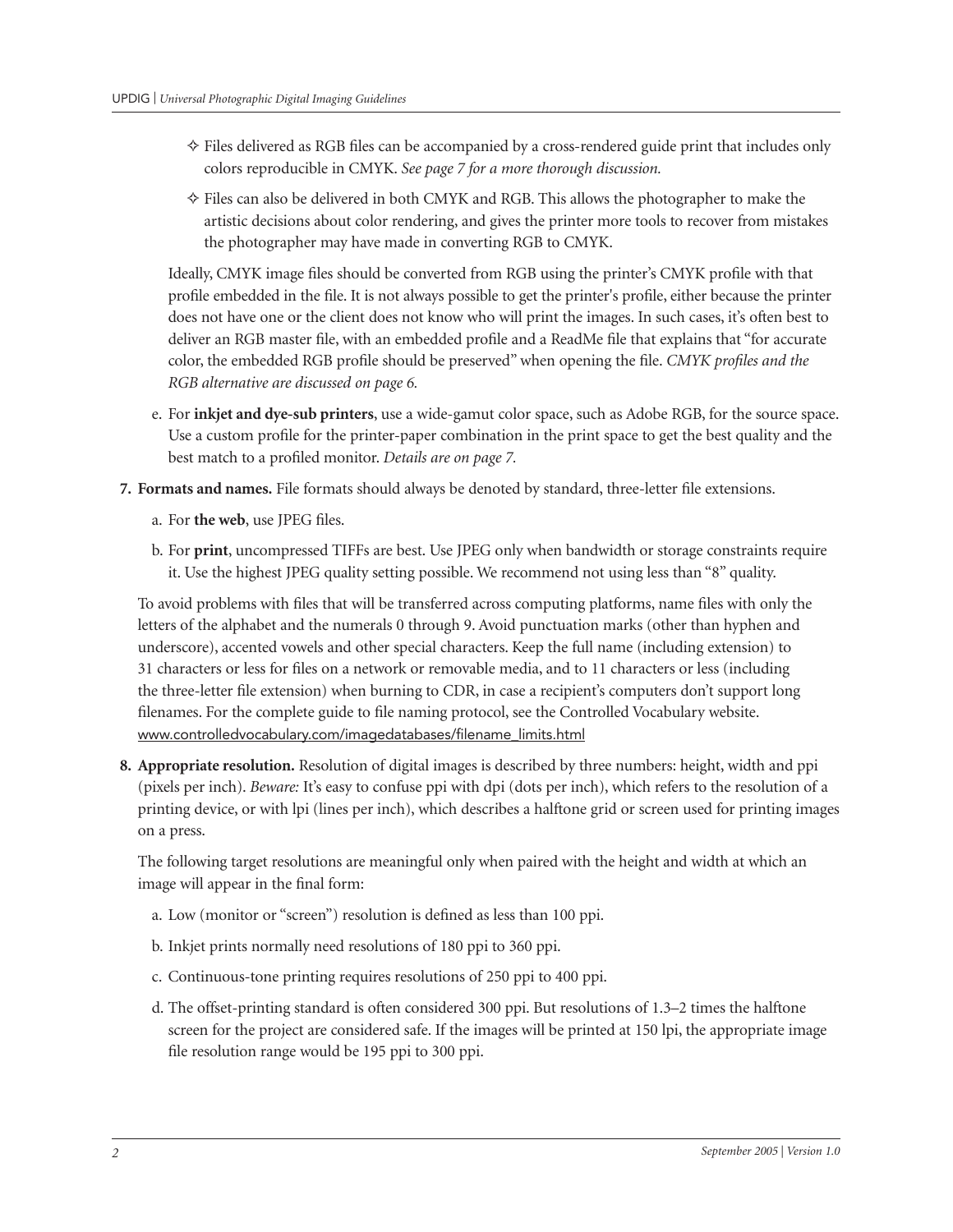- **9. Sharpen last.** All digital images require sharpening, during capture or after, and the correct amount to apply depends on the type of use and size of the final output. For most uses, it's best to sharpen little or none during capture with a camera or scanner. Sharpening is an art, and requires study and practice. There are several schools of thought regarding proper sharpening. One recommended method is to remove capture softness using a gentle sharpening pass followed by local sharpening and/or output sharpening. Sharpening should be the final step in reproduction, because resizing and contrast adjustment affect an image's sharpness. Sharpening is best evaluated at 100 percent and 50 percent views on your monitor, or by making a print. The most common sharpening method is to apply an "unsharp mask" filter (higher settings for higher-resolution files) to images, but other sharpening methods and Photoshop plug-in programs can be useful, too. Oversharpening creates obvious halos around edges within images.
- **10. Delivery.** Digital image files may be delivered on removable media (removable hard drive, CD-Rs or DVD-Rs), or via FTP or e-mail. If files are delivered on CD-R, the standard disc formatting is ISO 9660 or "Mac OS extended and PC (Hybrid) CD." When delivering images on a DVD-R, make sure the recipient can read the chosen format, since there are multiple standards. Often speed and convenience require delivery by File Transfer Protocol (FTP). Although not a preferred method, e-mail delivery usually works if image files are small in number and size, and both sender's and recipient's internet service providers permit large attachments. E-mail delivery sometimes works better if the image files are first compressed using RLE compression software such as WinZip or Stuffit. Check to make sure the recipient can access your specific version of compressed files. Delivery by FTP or e-mail usually precludes delivery of a "guide print" (discussed below), so a disclaimer should always be included that states accurate viewing and reproduction depend on the recipient properly applying ICC color management. *A more detailed discussion is at* www.riecks.com/digitalinfo.html
- **11. File info.** All digital image files should have embedded metadata—including copyright, usage license and contact information—that conforms to the IPTC or the newer IPTC Core standards. Photoshop users can input and edit this information by choosing "File Info" under the File menu. Adding caption, title, origin and keyword data enhances searches and organization with digital asset management applications. *Metadata and the IPTC standards are discussed in detail at* www.controlledvocabulary.com/imagedatabases/
- **12. Describe what's there.** Provide a ReadMe file in either .PDF, .HTML, or .TXT format with all files delivered for output. Such files should specify image  $size(s)$ , color space(s) and any licenses granted, the copyright owner's contact information and, if certain rights are being withheld, the words "other uses, reproduction or distribution are specifically prohibited." The ReadMe file should also include disclaimers noting recipients are responsible for following an ICC-based color management workflow.
- **13. Send a guide.** Whenever possible, include a guide print with digital image files. A guide print is typically an inkjet print that serves as a color reference for reproduction of a digital image file. *Details on guide prints are on page 7.*
- **14. Disk labels.** Do not use adhesive labels on optical media, since they may separate and damage an optical drive. Printing directly on inkjet-writable CDRs or DVDRs is a good way to provide information such as your copyright, usage license, file lists and disclaimers.
- **15. Long term.** Archiving responsibilities should be clearly stated in writing for everyone involved. Photographers should note that charging for archiving means assuming liability for maintaining such archives. Prudent photographers keep back-ups on external magnetic drives, as well as on optical media and, if possible, also keep duplicate back-ups offsite. *A fuller discussion of archiving techniques, and archival file formats, begins on page 8.*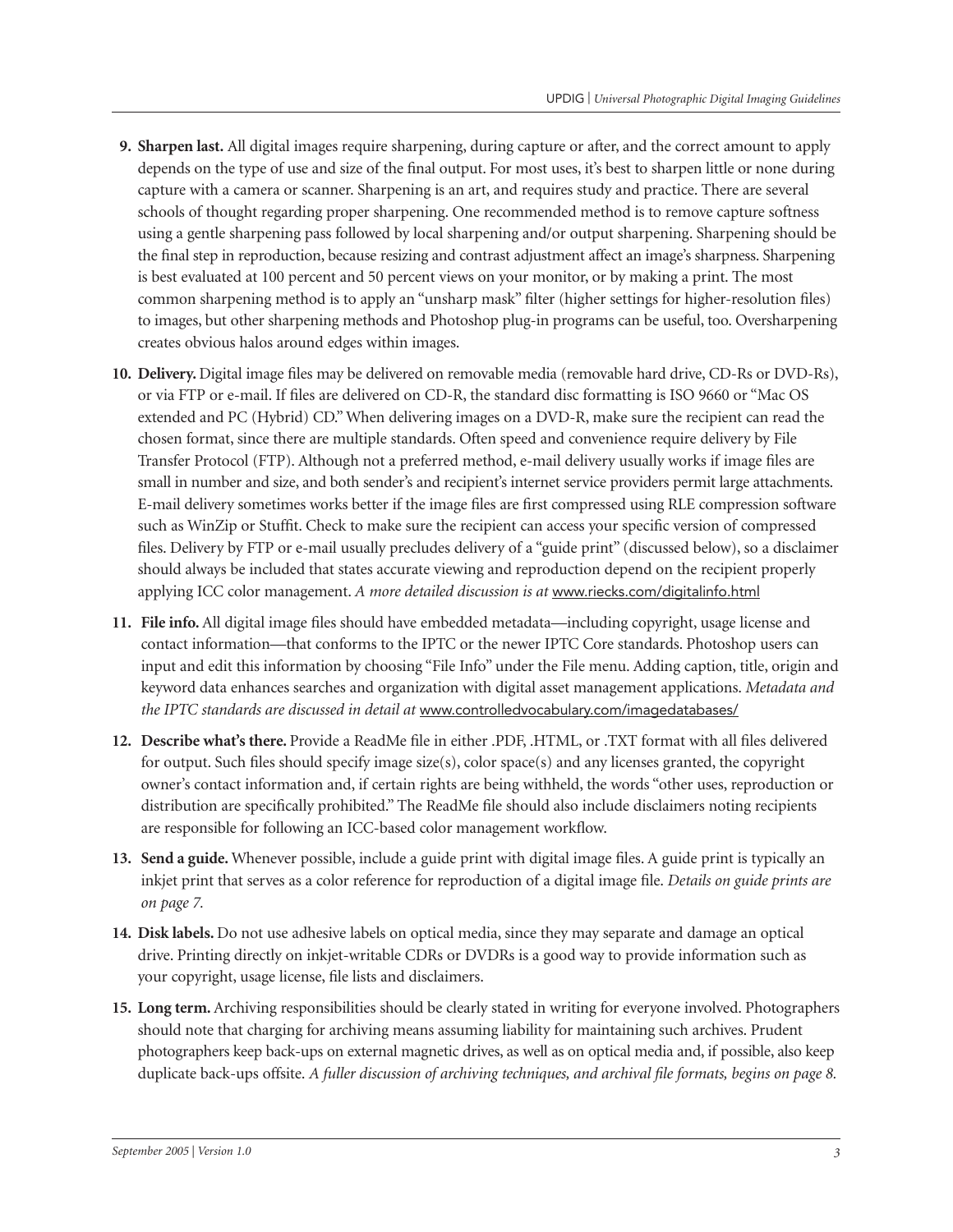# *Best Practices: Tools and Methods for Applying Guidelines*

The material below expands on the 15 guidelines that UPDIG has recommended to assure optimum reproduction of digital photos in various commercial environments. The following topics are discussed:

- 
- 
- 
- **✦** viewing area for prints or proofs **✦** guide prints
- **✦** professional digital color labs **✦** archiving
- **✦** consumer photo lab digital printers **✦** archival image formats
- **✦** monitors **✦** offset printing
- **✦** cameras **✦** RGB master files
- **✦** scanners **✦** inkjet and dye-sub printers
	-
	-
	-

#### **Monitors**

Computer monitors must be calibrated and profiled before they can be part of a professional workflow. The tone-curve standard is a gamma of 2.2 for both Macintosh and Windows, with a color temperature between 5000K and 6500K. Usually, 6000K or 6500K will offer the closest match to actual print output viewed under daylight. Although the Macintosh default has long been gamma 1.8, tests show that all monitors give smoother gradations, with less chance of banding or posterization, at gamma 2.2.

LCD monitors with 8-bit or 10-bit gamma correction are increasingly common in professional workflows. In order to achieve the best performance from an LCD, it should be profiled at a gamma of 2.2 and the native white point. Most high quality LCDs have native white points close to 6500K.

Luminance values can vary from 85–140 candelas per square meter, depending on how bright the working environment is. You want to be able to match what you see on screen to prints viewed in your D50 (simulated daylight) viewing area.

Accurate monitor calibration requires a hardware device, such as the Gretag-Macbeth Eye-One, Color Vision Spyder2, or Monaco Optix XR. Another useful tool is a Profile Verification Kit. This is a digital file with an accompanying proof or print. After profiling your monitor, you view a comparison between the digital file displayed in Photoshop (or other professional imaging software), and the proof print, as viewed under D50 lighting, to indicate whether your monitor profile is accurate. *More information is available at: www.gretagmacbeth.com/index/products/products\_color-mgmt-spec.htm,* www.colorvision.com/profis/profis\_view.jsp?id=10, www.xrite.com/product\_overview.aspx?Line=32 *and* www.pixl.dk/Download\_documents/Profile verification UK2003.pdf.

#### **Cameras**

Professional digital cameras have selectable color spaces. Photographs intended for print should be captured in a wide-gamut space, such as Adobe RGB (1998). Photographs intended only for the web can be captured in the narrower-gamut sRGB color space. It is possible, but not strictly necessary, to create custom camera profiles. When such profiles work, they can speed workflow and yield more accurate colors. Adobe's Camera Raw program allows for calibration of a digital camera, creating in effect a custom profile. *Info on Adobe's Camera Raw software is at* www.adobe.com/products/photoshop/cameraraw.html*. Instructions on calibrating a digital camera are at* http://visual-vacations.com/ColorManagement/cm\_101/04camera.htm*.*

It's essential that a photographer choose the correct color profile when capturing JPEGs or TIFFs, because the camera will process images into these formats using the specified profile.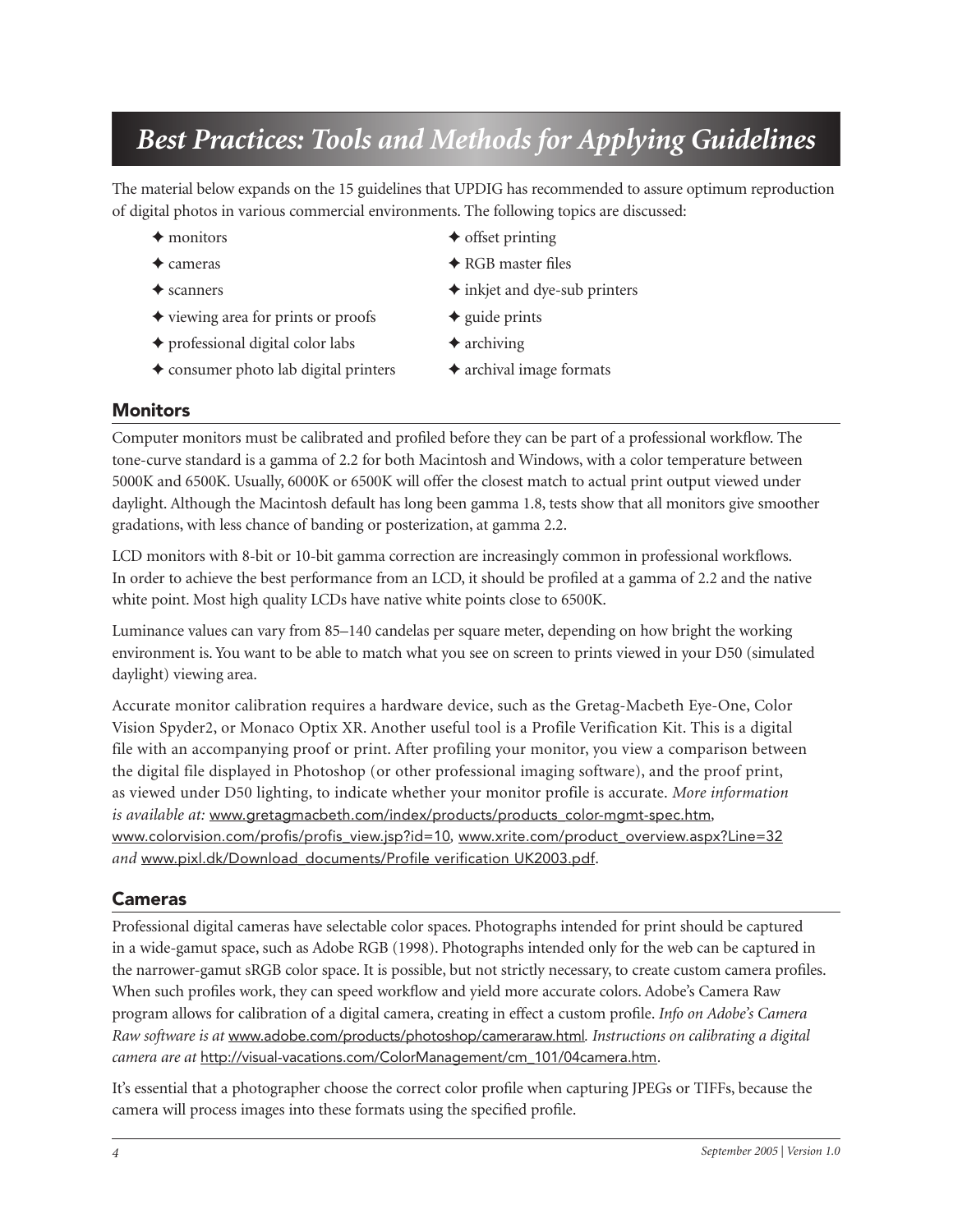Capturing images in a RAW file format offers post-production flexibility to create the best quality images. Photographers capturing RAW files can choose color space, white balance and, to some extent, exposure value (ISO speed setting) *after* the capture via the image-processing software. In addition, many RAW processors have sizing algorithms that (some say) are superior to interpolation in Photoshop, since they are working with the RAW data—the actual pixel data captured by the camera's imaging sensor. RAW files also offer more bit depth than JPEG files, allowing more aggressive editing, both in the RAW software and when imported as 16-bit files in Photoshop.

Many camera manufacturers have created proprietary, undocumented RAW file formats. Adobe has offered an open-source RAW file format called Digital Negative or DNG. If adopted by camera makers, it would create a standard RAW format that would simplify access to older RAW files as we move into a future of changing software and filing systems. A good first step would be for camera makers to provide open documentation of their RAW file formats. In the meantime, many photographers are converting proprietary RAW files to DNG format before archiving. *Info on DNG is available from* www.adobe.com/products/dng/main.html*. Among the groups pressing for open documentation of RAW files is* www.openraw.org*.*

Digital cameras and digital imaging software programs are evolving rapidly. Signal-to-noise ratios continue to decrease, yielding cleaner, higher-quality files at a given megapixel rating. Interpolation algorithms are improving. This makes it unreasonable to specify a certain megapixel rating as a minimum standard tied to any given file size or printed output size.

# **Scanners**

Scanning software, like digital cameras, allows a choice of color space for the resulting files. A wide-gamut space for print (such as Adobe RGB) and the smaller sRGB color space for web are the standards. In addition, a scanner should be profiled for maximum color accuracy.

# **Print or Proof Viewing Area**

The ideal standard is a viewing booth with a dimmable D50 light source. Alternatives to a viewing booth are halogen lights rated at 4700K or 5000K, or full-spectrum fluorescent lights rated at 5000K. A Profile Verification Kit includes a print that incorporates a GATF RHEM light indicator, which indicates whether your viewing area is D50. The inside-back cover of *Real World Color Management* by Bruce Fraser, Chris Murphy and Fred Bunting (Peach Pit Press) also has a GATF RHEM light indicator. *You can order the book from* www.peachpit.com/title/0321267222. *You can obtain the RHEM indicator from the Graphic Arts Information Network (GAIN),* www.gain.net/store/item.cfm?productid=648.

# **Professional Digital Color Labs**

Most professional digital color labs that do have an ICC workflow usually require sRGB as the color space to send to their RIP or other printer software. A few labs will work from Adobe RGB files, so it is best to ask before submitting files. Those labs that offer custom profiles provide them as "soft proofing" profiles only, since they update their actual profiles on a regular basis, when they change chemistry, paper batches or software versions.

#### **Consumer Photo Lab Digital Printers**

There is a free database of ICC printer profiles for digital labs worldwide at the Dry Creek Photo site (www.drycreekphoto.com). The printers covered include Fuji Frontier, Noritsu, Agfa D-Lab, LightJet, Durst and Chromira printers, among others. Because these printers do not recognize embedded profiles, it is necessary to convert your files to their profiles, then save them with the profile embedded. Converting to these profiles will give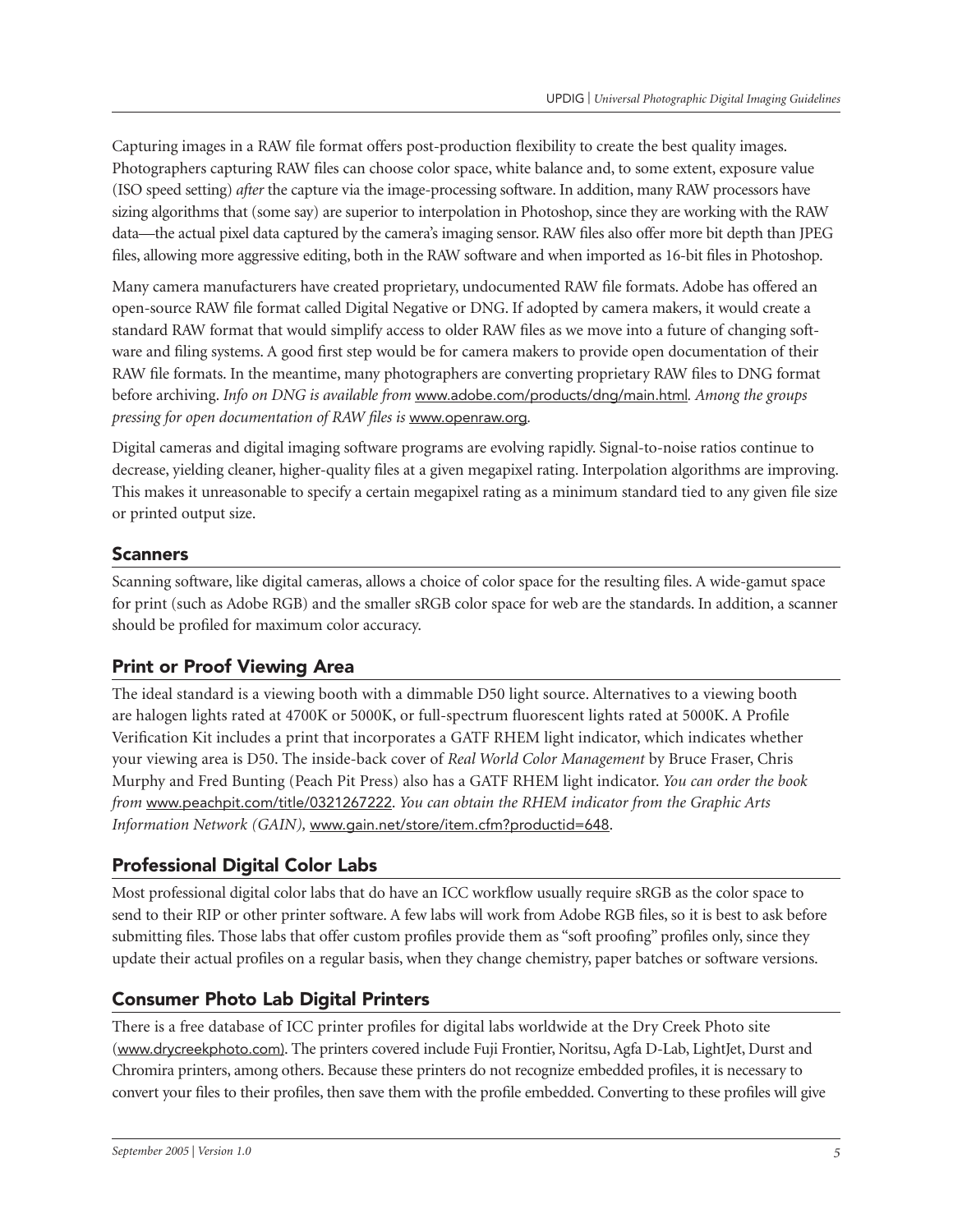you the best color fidelity and allow you to soft-proof your digital files before committing them to print. Labs that don't use profiles usually require that submitted files be converted to sRGB. To avoid confusion on your end, it's still best to include the embedded profile, even if the lab will ignore it. Using the sRGB color space instead of a custom profile may yield less accurate color that doesn't take advantage of the full gamut such printers can produce.

#### **Offset Printing**

We strongly recommend that all offset printers adopt the ICC standards. Currently, there is tremendous variation among offset printers, and nothing can be taken for granted. For many years, offset printers used a "closed loop" color-management approach. They scanned film on drum scanners with software that output directly to CMYK. The CMYK was targeted to a proofing device, the customer approved the proof and the press was adjusted until its output matched the proof. Color profiles were built into the workflow, not applied to files. This meant printers could not offer custom CMYK profiles for digital files created outside their shops.

Today, with 60 to 80 percent of images intended for print arriving as digital files, offset printers are moving away from the closed-loop workflow. A single printed piece often includes digital image files from many different sources. It is increasingly likely that an offset printer will have a CMYK profile that describes its proofing device's color space. As a general rule, an offset printer can match the output of its proofing device.

Two organizations in the United States have produced standards for the printing industry that would allow for standardized CMYK profiles. They are the SWOP Committee (Specifications for Web Offset Publications), covering web presses, and GRACoL (General Requirements for Applications in Commercial Offset Lithography), which covers sheet-fed printing. The two standards, SWOP TR001, and GRACol's DTR004, if widely adopted, would do away with the need to worry as much about custom CMYK formulas. *Go to* www.swop.org *or* www.gracol.com *for more infomation.*

Outside of the U.S., organizations such as The European Color Initiative are working to achieve similar standards. *Go to* www.eci.org/eci/en/041\_offset.php *for more information.*

When a photographer has the expertise, it's best to provide the printer with CMYK image files embedded with the printer's custom CMYK profile. If the printer does not have a custom profile, it's best to consult with the printer or the client's production expert to determine the best color space for the delivered files. A standard Photoshop CMYK profile that matches the general press conditions—sheetfed coated or uncoated, or web coated or uncoated—may suffice, particularly if the printer adheres to SWOP or GRACol specifications. In this period of flux, communication is key.

Many times, digital image files must go to several different printers, or a project is photographed and delivered before a printer has been chosen. In such cases, it may be best to deliver RGB master files. These should *always* have an embedded RGB profile to ensure accurate color when they are converted to each printer's specific CMYK profile.

Send RGB image files (especially Adobe RGB) to a printer only if the shop has experience converting RGB files to CMYK—and then only if the printer will provide a random or contract proof. If a printer has a clear understanding of ICC profiles and requests RGB, it's best to submit files in Adobe RGB or, possibly, the narrower-gamut ColorMatch RGB. If a printer cannot ensure preservation of the embedded profile before converting to CMYK, it is better to provide files converted to a general purpose CMYK or RGB profile such as SWOP Coated V2 CMYK, ColorMatch RGB or sRGB with the appropriate profile embedded in the file.

Besides color profile issues, perhaps the biggest stumbling block to quality reproduction is inappropriate file resolution. Some digital cameras produce a native file at x-inches high by x-inches wide at 72 ppi. This sometimes results in printers receiving files of the correct height and width, but at 72 ppi. This mistake is so common that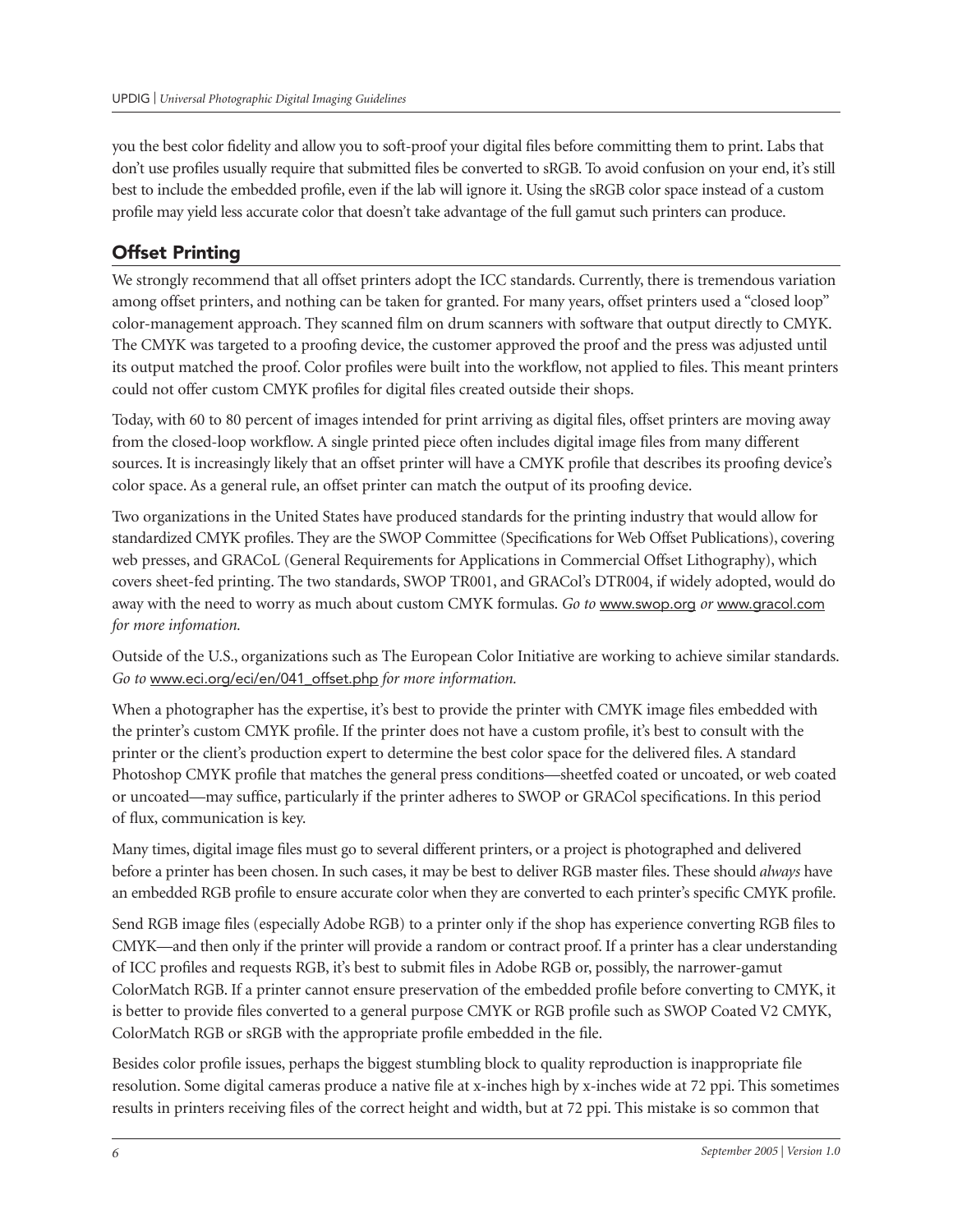printers have a mantra that all files need to be 300 ppi when the image is sized to the final height and width to be printed. This can be used as a rule of thumb, although if you have good communication with a knowledgeable printer, you can use the more sophisticated standard of 1.3 to 2.0 times the halftone-screen ruling (lpi) for the job.

#### **RGB Master Files**

RGB master files are Photoshop (.PSD) or TIFF files, optimized in a wide-gamut color space (such as Adobe RGB or ProPhoto RGB), at either at the digital camera's native file size or interpolated to a larger size (consistent with any possible future use) by a RAW file conversion program. They should be left unsharpened or sharpened only on a removable layer, since resizing for future uses is likely. Master files should be archived along with the RAW files for a project.

#### **Inkjet and Dye-sub Printers**

You can easily bring desktop and wide-format printers into a color-managed environment with the help of profiles. If working with the manufacturer's printer driver, turn off all color management and print a copy of the color target file. Next, measure the printed target with a spectrophotometer to generate a profile for accurate output on a particular paper or other medium. Repeat this process for each paper stock you use. Most RIP (Raster Imaging Processor) software offers profiles for a wide variety of papers. Many RIPs will also allow use of custom profiles.

#### **Guide Prints**

Profiling a desktop printer is critical for photographers who include digital guide prints with their digital files a key part of these guidelines. This is particularly true with CMYK files submitted to an offset printer. Unless using a SWOP-certified proofing system, photographers should include disclaimers stating that guide prints are for color reference only and are not "contract" proofs.

Since inkjet guide prints made from RGB editing spaces may have wider color gamuts than available from an offset press, a guide print will more accurately reflect what is possible to achieve on an offset press if it is "cross rendered." Cross rendering involves printing from your current output color space through an intermediate output color space to simulate the appearance of the final output space. For example, in the print dialogue, the "source" space would be either the CMYK file or the CMYK proof space. Choosing Relative Colorimetric as the rendering intent will limit a desktop printer's color gamut to the gamut of the CMYK file. If you use Absolute Colorimetric (or check the "simulate paper color" box in Photoshop CS2), you may more closely simulate the



actual press sheet, since the whites will more closely match the duller white of the actual press stock.

A guide print should not be confused with, or referred to, as a "proof." That term refers to a "random" or a "contract" proof, provided by an offset printer or prepress house, and created from the actual films or plates used for press output. Direct-to-plate workflows create proofs with special printers, calibrated RIPs and special proofing media to closely simulate the actual press conditions. "Contract proofs" are considered guarantees by printers (or prepress houses) that press sheets will match the proofs.

Photoshop's settings for cross-rendering a print can be found in the Print With Preview dialog. Note that Photoshop CS1 does not have the "simulate paper color" checkbox.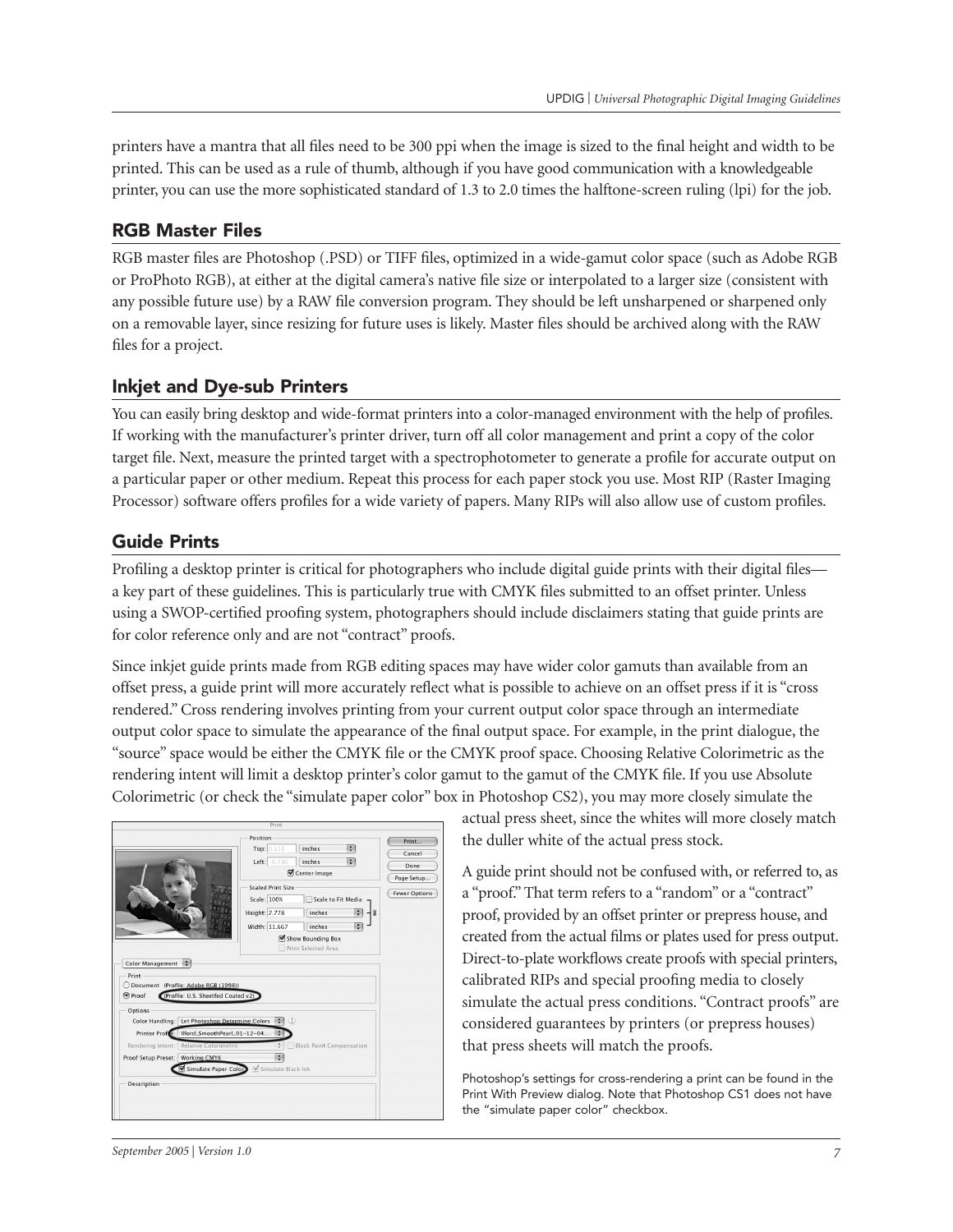A SWOP-certified proof provides additional precision when indicating the color of digital files delivered to an offset printer. SWOP-certified systems combine RIP software driving special proof printers. *More information on SWOP-certified systems is available from* www.swop.org/certification/certmfg.asp*.*

#### **Archiving**

Digital files accumulate. Without careful filing, it can be hard to find a specific image. However, most image file formats (including all of those that we recommend here) include space for metadata that facilitate cataloging and searching with a digital asset management programs (such as Extensis Portfolio or iView MediaPro). Embedding IPTC metadata in image files early in a workflow, paired with logical file numbering and naming conventions, speeds up cataloging and facilitates searching. *Go to* www.extensis.com/en/products/asset\_management.jsp *or* www.iview-multimedia.com *for more information.*

Storing multiple copies of image files on redundant hard drives is arguably the most convenient and least expensive solution to guard against data loss. Additional back-ups to CD-R or DVD-R media may be prudent. Note, however, that different brands and batches of CD-R and DVD-R media have different archival qualities. Use only media with high archival ratings; burn discs at lower speeds; do not use adhesive labels on discs; and write on discs only with non-solvent markers designed specifically for inscribing CDs and DVDs. A prudent practice is to maintain a complete copy of your photo archive off-site.

Over time, as operating systems change and new storage media emerge, it will likely be necessary to migrate your digital image files. Most businesses and institutions have been slow to recognize the need for digital asset management, so it generally falls to photographers to maintain digital image archives. It's wise to discuss archiving responsibilities with clients to avoid losing image files.

# **Archival Image Formats**

RAW file archiving for DSLR users is likely to be one of the greatest challenges in the long-term maintenance of a digital archive. Because each camera model creates a unique file-type, the likelihood of files becoming unreadable at some time in the future is high. Photographers must develop a comprehensive strategy to use when confronting this issue: one that takes into account the probable obsolescence of file formats and the necessity of file format migration.

File format migration refers to the practice of conversion of image files to a different storage format. This can come in the form of conversion to TIFF files, conversion to DNG files, or conversion to some future format not even in existence today. Each of these choices holds certain advantages and disadvantages regarding image quality, storage needs, and workflow requirements. Some of these concerns are outlined below.

# *Conversion to TIFF files*

By converting images to TIFF format, the photographer is storing the images in the most accessible file format. Because TIFF is an open standard, it is likely to be readable for a very long time. TIFF also offers a workflow advantage: By converting to TIFF, you probably eliminate the need to reconvert the files again for many years, perhaps even for your lifetime. So images can be converted and archived with confidence that they are safely accessible long into the future.

There is a downside, however. TIFF files are much larger than RAW files. Converting image files to 16-bit TIFFs can make the files up to 10 times larger than RAW files, and 15 times larger than DNG. This will clearly increase the cost of file storage. The other downside to conversion to TIFF is that it precludes the use of better RAW converters that are surely coming in the future. Just as Photoshop CS2 does a better conversion that Photoshop CS does, it is likely that the RAW file conversion programs available in several years will do an even better job than our current tools.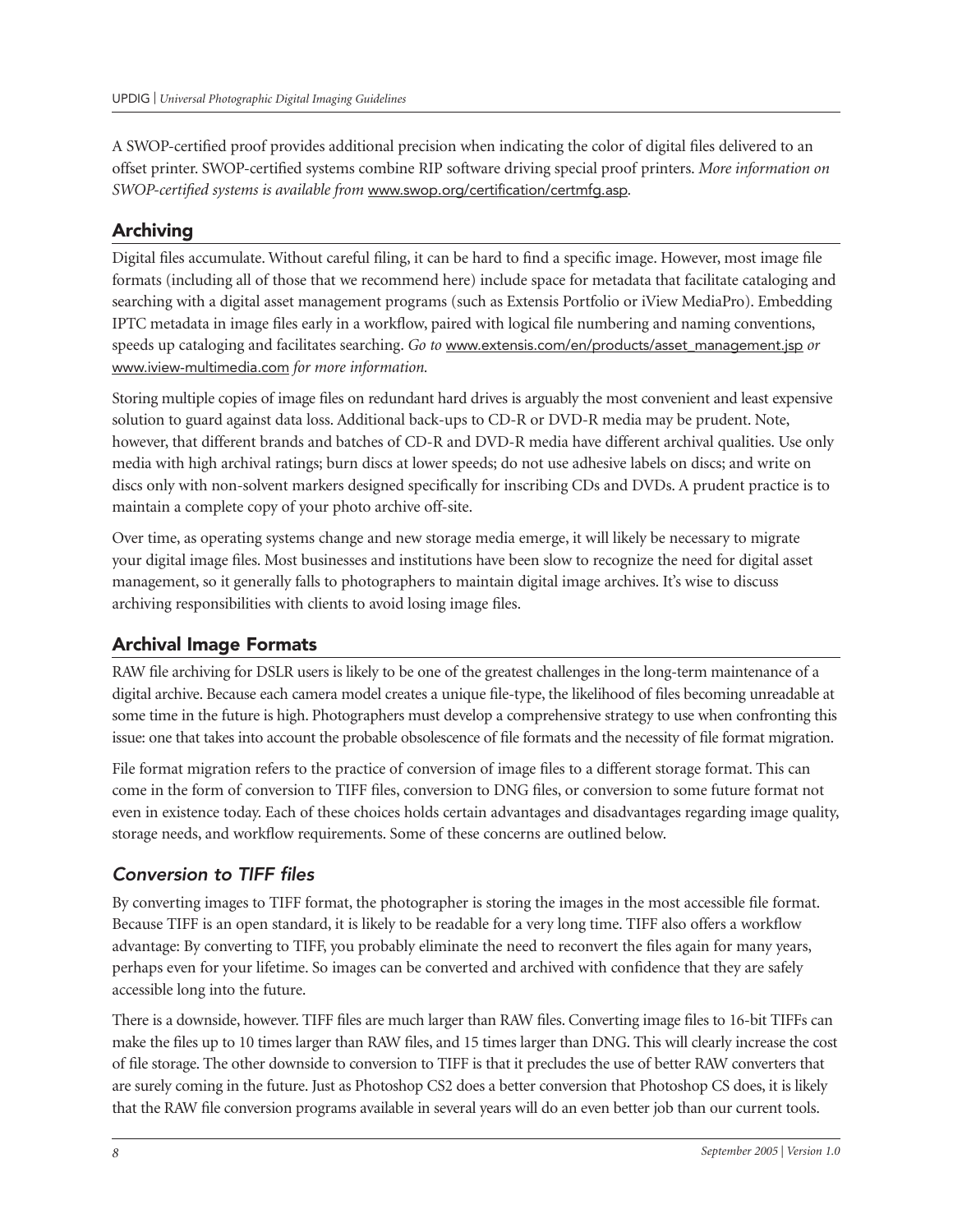# *Archiving RAW files*

If a photographer chooses to archive the RAW file, then he will be preserving the largest number of options for future conversion of the files. As conversion software improves, new versions of the file can be made that will can have better color fidelity, or better noise reduction, or better upsizing interpolation. By keeping the RAW file intact, the largest number of future conversion options is preserved.

This, too, has its downside. RAW files will likely have to be converted to a more universal file format at some time in the future. This may involve the conversion and re-cataloging of hundreds of thousands of image files. If this conversion is not accomplished before that particular format becomes generally unreadable, then the conversion may simply never happen, and those images may be lost.

Additionally, since RAW files are proprietary, it is not safe practice to alter these files. This means that any work you do to these files, such as the addition of metadata, or adjustments to the image, cannot be stored in the file itself. This is typically accomplished by the use of either "sidecar" files, or the storage of these adjustments in some kind of larger database. The splitting of this information makes for a file-management challenge that may present a serious roadblock in the future, as you try to include this work in a conversion file.

# *Archiving DNG files*

RAW files can be converted to DNG files, which is an open format that can store the RAW image data, metadata, and a color-corrected JPEG preview of the image. The DNG file format provides a common platform for information about the file and adjustments to the image. Because of this, cataloging applications like iVIew MediaPro and Extensis Portfolio can see metadata that has been entered in Photoshop, and these programs can see the image adjustments made in Photoshop. DNG files can be re-opened in Photoshop as though they were RAW files, and offer the full range of conversion options in Photoshop that the original RAW file offered.

DNG is likely to be readable long after the original RAW format becomes obsolete, simply because there will be so many more of them than any particular RAW file format. Additionally, the DNG offers significant file-size savings through a lossless compression that can reduce the file size by up to one third. Also, by converting to DNG at the time of archiving, you are likely to forestall further file format migration for a very long time. DNG also offers the possibility of embedding the RAW file itself, so that it can be re-converted later if desired. Of course, this particular option makes the DNG almost double the size of the original RAW file.

There'a a downside to DNG, of course. Conversion to DNG requires an extra step at the time of RAW file processing; it does not take terribly long, but it is an extra process. Also, by converting a RAW file to DNG, you preclude the manufacturer's software for converting this file. If you like the conversions you get from the manufacturer's software more than the conversions you get from Photoshop, then DNG may be unacceptable.

The DNG converter attempts to copy "Undocumented Maker Notes" to the metadata of the DNG file. These maker notes might include information that could be useful in converting the file at a later date (such as "dust reference" information, or information helpful in correcting for chromatic aberration). By converting to DNG today, you may lose this data, since it is currently undocumented and it may not be copied correctly.

**✦ ✦ ✦**

This analysis of archival image formats was prepared by Peter Krogh. A more in-depth discussion of these issues, as well as all issues related to the creation and maintenance of a digital archive, can be found in his book, *The DAM Book, Digital Asset Management for Photographers* (www.theDAMbook.com), to be published this fall by O'Reilly.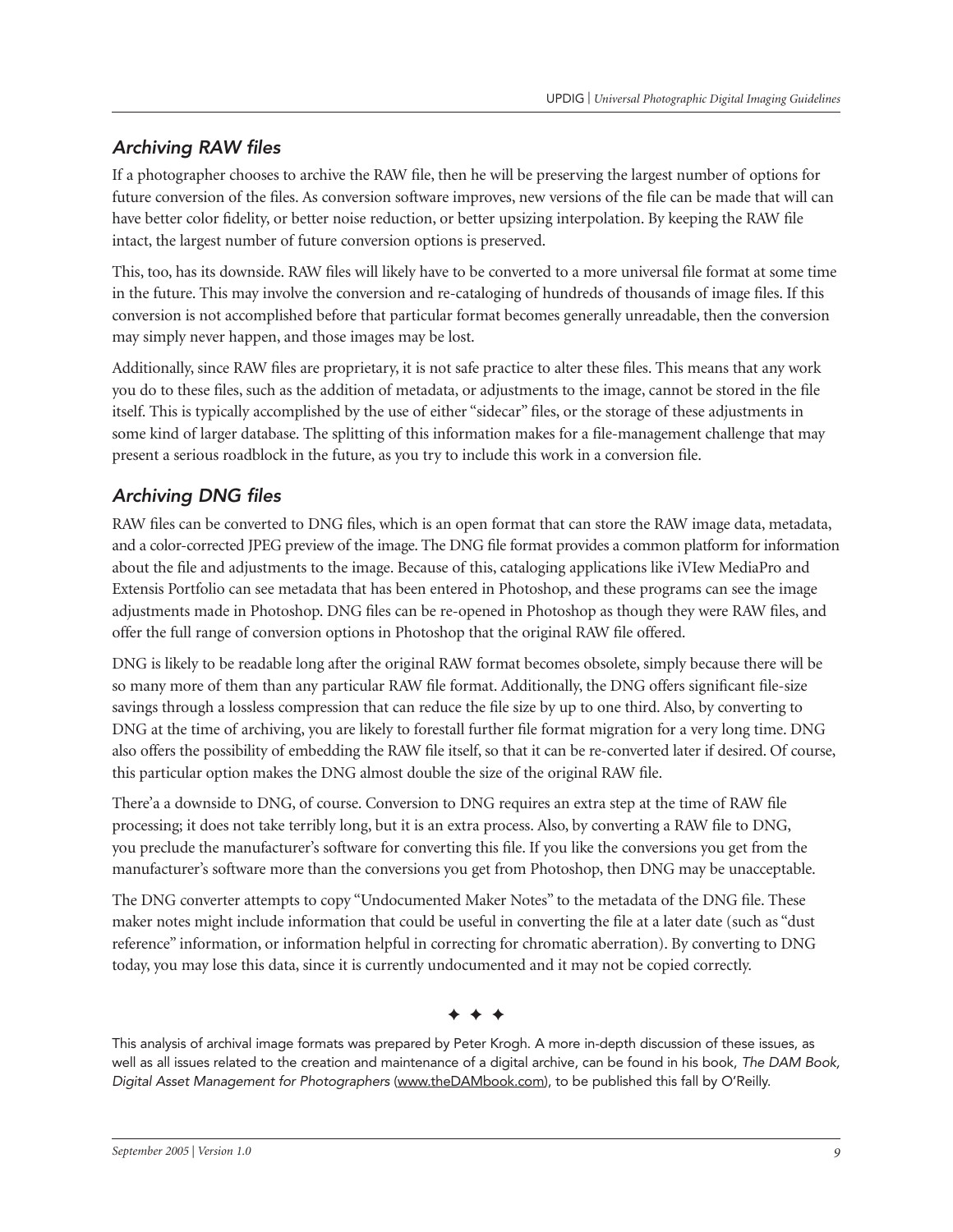# *Best Practices: Applying Digital Guidelines to Your Workflow*

No single workflow suits all photographers or all clients. The ideal workflow should provide the best combination of quality and services to fit a client's budget and needs. Because digital photographic imaging is relatively new, photographers must regularly explain to clients the trade-offs between quality and cost in different workflows.

A film-based workflow is simple. Photographers deliver film, designers or art directors decide how pictures will be used, and offset printers and prepress houses handle conversion of the film to printing plates.

Digital cameras, along with scans from film by photographers and agencies, are now replacing film workflows. While clients have been quick to embrace the speed and convenience of digital capture and delivery, they do not universally understand what is required to achieve the same quality levels that they used to expect from film. With the exception of those involved in high-volume, quick-turnaround workflows, most photographers must decide how to handle file preparation. Some photographers want to avoid the distraction of file preparation. Others have embraced it, because it allows powerful control over the reproduction of their images. Profiles and soft proofing allow photographers to see how their files will look as display or press prints. Looking at soft proofs on their calibrated monitors, those who embrace file preparation can deliver to printers files that will accurately (if not precisely) reproduce on paper the optimized image files the photographers see on their monitors.

With some photographers embracing and others avoiding the details of file preparation, clients are understandably confused about who does this work and how much it costs. Many have tried preparing image files without first calibrating their monitors, yielding disastrous results. Some assume printers are accustomed to working with RGB files. However, a survey released in February 2005 by *Printing Color Digest* found that, of some 800 offset printers queried, only four accepted RGB files in their workflow. When you send an RGB file to an offset printer, the biggest risk is that a pre-press worker will open it in the wrong RGB color space, altering the color, then lock in the mistake by immediately converting the file to CMYK. If the printer receives an untagged RGB file, and there has been neither communication with the printer nor the inclusion of a ReadMe file that indicates the color space of the files, prepress will probably open the file in the shop's default RGB space, which may or may not be the space in which the file was optimized. Even when an image file is correctly tagged and its profile preserved when it's opened, there may be problems if a printer uses a RIP for CMYK conversion. Most RIP software does not use black-point compensation, and without it, some conversions can appear flat and unsaturated (muddy).

The workflows below are general in nature. They aim to illuminate options and possibilities rather than offer step-by-step guides. The ideal workflow is a moving target. It varies based on the nature of the project, the photographer's capabilities, the client's needs, and perhaps most importantly, the overall budget and time constraints. Photographers should adopt and adapt workflows to fit project parameters.

- **✦** High volume, quick turnaround workflow
- **✦** High volume, moderately quick turnaround workflow
- **✦** Low volume, high quality workflow
- **✦** High volume, high quality workflow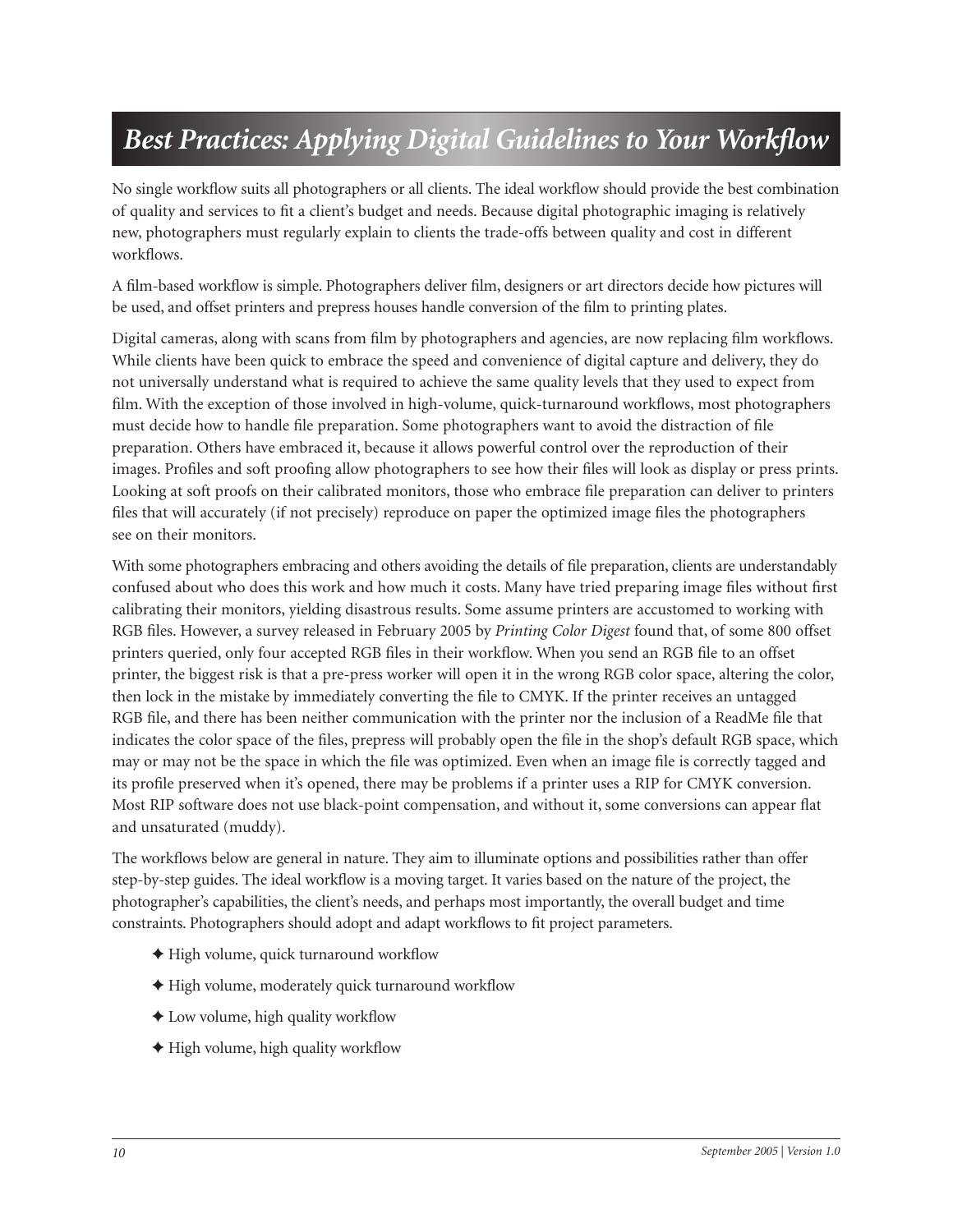#### **High-Volume, Quick-Turnaround Workflow**

**Examples:** most photojournalism, sports for newspapers and magazines, events, most public relations.

The focus is on speed. There is a calculated trade off between ultimate quality and speed of delivery. Consequently, such workflows were the first to replace film with quick digital capture. Some issues and solutions include:

- **✦** High quality JPEGs, captured in either Adobe RGB for print or sRGB for web, are suitable in many situations.
- **✦** Professional digital SLR cameras offer white balance controls (with surprisingly accurate auto settings), in-camera sharpening and custom tone curves that can be applied at capture to generate JPEGs that are often adequate—if not optimal—for reproduction.
- **✦** Sometimes JPEGs must be reduced or compressed in the camera or afterward to meet transmission limits of bandwidth and time.
- **✦** It is expected that news organizations and printers have staff trained to receive transmitted photos and prepare them for either print, broadcast or web.
- **✦** Software such as PhotoMechanic allows embedding IPTC data on-the-fly as image files transfer from memory card to computer, saving time and ensuring file recipients have captioning, cataloging and crediting information. *Go to* http://camerabits.com *for more information.*

#### **High-Volume, Moderately Quick-Turnaround Workflow**

**Examples:** monthly magazines, institutional brochures, annual reports, web sites, theater and dance performances, some types of advertising.

There is more focus on balancing competing needs for speed, quality and cost. This leads to many questions about who should do what. Some approaches and concerns include:

- **✦** Whether to capture RAW files or high-quality JPEGs. A single assignment can generate thousands of images that could take many hours to process from RAW files. If the photography is straightforward, the lighting is good, or at least not mixed, and the intended use is web, broadcast, newspapers or magazines printed on web presses, then JPEG capture may be fine. If the intended use is higher-quality, sheet-fed printing, if the lighting is mixed or requires a high ISO setting, the final output will be full page or larger, or there is a strong chance for higher-quality uses later, then capturing RAW files provides the best quality.
- **✦** How to present images to the client, art director or editor. Although there are several good image file browsers, including one built into Photoshop, speed and convenience often require posting a web gallery for editing. If not captured in sRGB, which is the default color space for most web browsers, copies of image files should be converted to that narrow-gamut space before posting to a web site. Usually, it's also best to reduce the resolution and compress the files to fit the viewer's screen and load quickly. Typically, proof images should be 500 to 1,200 pixels at their largest dimension (width or height), unless an editor or designer needs to see minute details.
- **✦** How to deliver files for reproduction. Clients have two basic choices: 1) order optimized image files from the photographer; or 2) receive camera files and take responsibility for optimizing their reproduction. Either way, if good reproduction is the goal, someone who understands color correction, contrast enhancement and sharpening techniques will need to optimize the files. Some formats for file delivery include:
	- **✧** Photographer delivers uncorrected, high-resolution JPEGs or TIFFs. At the very least, the photographer should embed and note the color space of the files, unless instructed otherwise by the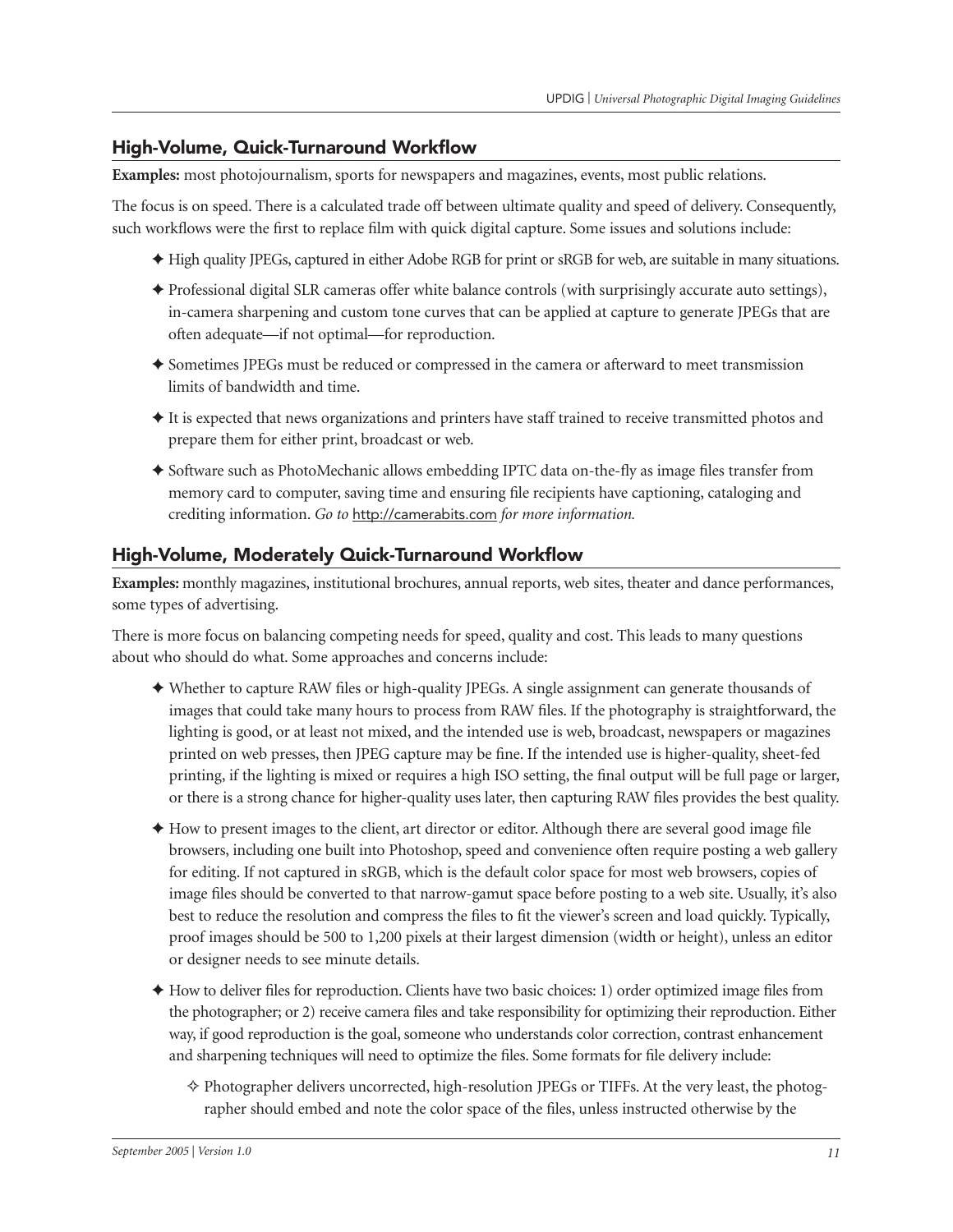printer. If the delivery method (bandwidth, size of media) can accommodate large files and the client has the needed software, hardware and expertise to deal with them, then 16-bit (48-bit RGB) TIFF files are probably best.

- **✧** Photographer delivers RAW files. Although not recommended, this is now an option, since Photoshop's Adobe Camera RAW supports most camera RAW formats. However, unless the photographer includes .xmp files, (small text files that describe how the RAW file will be processed), the client won't likely know the photographer's intentions for color and tone. Working with RAW files also requires high-end computer equipment, recent software, a color-managed workflow and a good understanding of digital photographic processing.
- **✧** Photographer delivers optimized, high-resolution TIFFs or JPEGs in an agreed RGB color space tagged with the appropriate color profile. Budget requirements—along with the variance of exposure, contrast and color between images—dictate whether and how much the photographer optimizes each file, or whether he or she batch processes them. Tradeoffs between cost and quality, along with the client's responsibility for adjusting final output must be clearly understood by all. Some issues to consider include:
	- a. Whether to deliver 16-bit TIFFs to allow the widest possible adjustment by others further along the workflow. Client must have storage space, knowledge and processing power for such files.
	- b. Whether to sharpen the image before delivery. Sharpening is only appropriate for images delivered at final reproduction size and when the photographer fully understands the sharpening needs for the final use. If an image file is sharpened, this should be noted in an accompanying "ReadMe" file, on the delivery medium (e.g., CD-R), on the delivery memo or on the border of the image. Sharpening a duplicated, composite layer within an image file (TIFF or PSD only) allows a client better resizing options.
	- c. Whether, how much and when to compress images as JPEGs. JPEG files are handy when many images must be delivered or delivery must take place with limited bandwidth or storage. But each time a file is saved as a JPEG, it loses image data and gains digital artifacts. The more a file is compressed, the more damage is done. When editing a JPEG file (created either by the camera or scanner, or in post processing), it's best to save the changed image as a TIFF or PSD (native Photoshop) file. Ideally, a photographer should only deliver JPEG files that are compressed slightly (10, 11 or 12 quality), optimized and sized precisely for output.
- **✧** Photographer delivers RGB master file. If the final use is offset printing, consider creating and archiving RGB master files. An RGB master file is used to create targeted CMYK files, which are sized, sharpened and profiled for the intended offset printer or press. The photographer can help ensure things go smoothly by delivering a "cross-rendered" guide print. *See discussion on page 7.*

#### **Low-Volume, High-Quality Workflow**

**Examples:** High-end advertising, photo-illustration, portraits, high-end editorial, architecture.

High-resolution cameras capturing RAW files or high-quality film scans (usually from medium- or large-format film) are standard. Retouching, blending images and other special Photoshop procedures are common. Some photographers perform this work themselves, while others hire digital assistants or retouchers. Time and effort invested in postproduction often equals or exceeds that spent on image capture. Generally, post-production work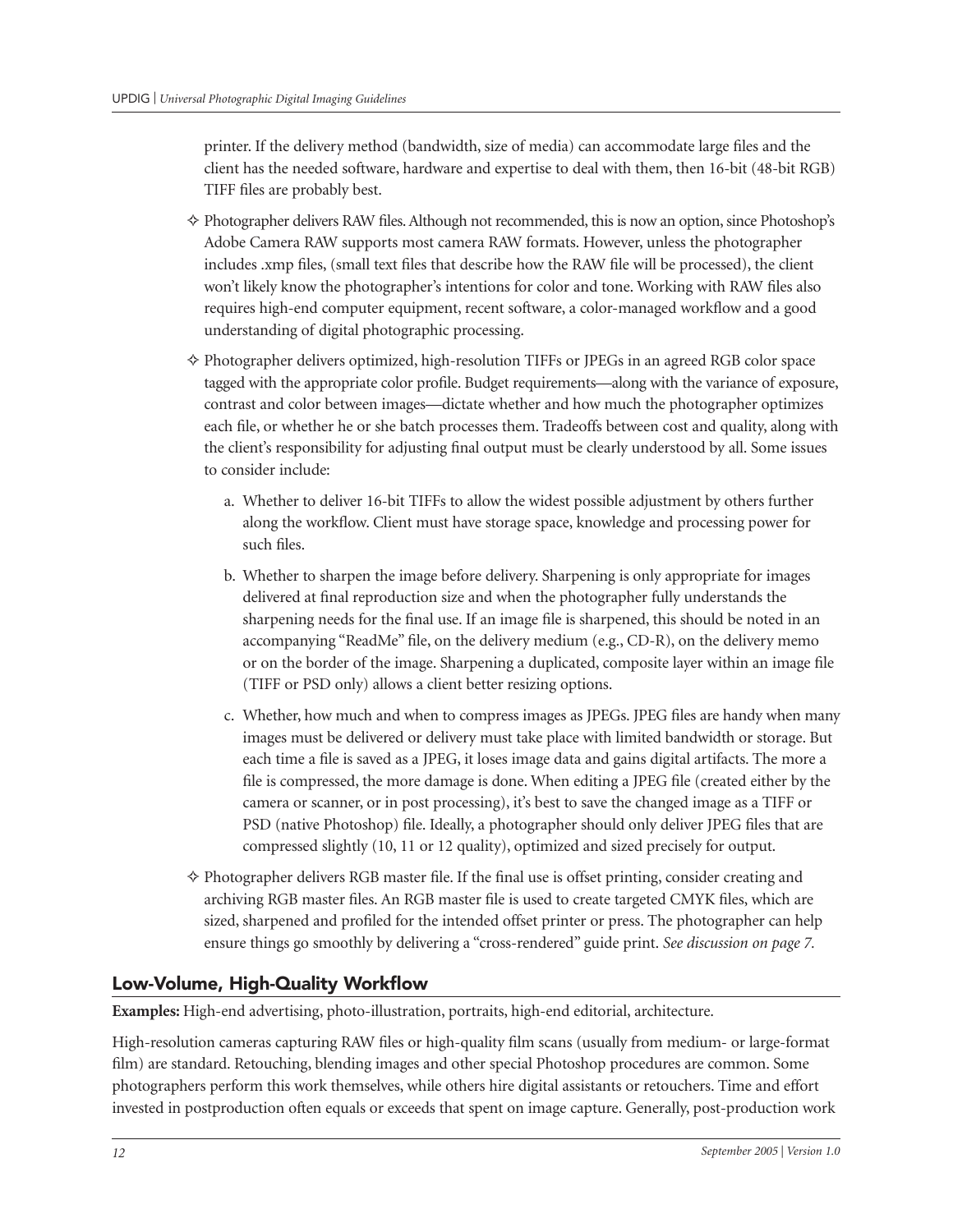yields an RGB master file. How such files are prepared for final uses depends on clients' production needs, as discussed above. In some cases, it's best to deliver several different file versions derived from an RGB master file, such as a high-resolution Adobe RGB file, a screen-resolution sRGB file and an CMYK file optimized for the expected press conditions, possibly sized and sharpened.

#### **High-Volume, High-Quality Workflow**

**Examples:** Product and catalog photography.

Methods are often similar to low-volume, high-quality photography. However, to speed production, the large number of image files often requires help from a digital service bureau or pre-press house. Some studio workflows—particularly for catalogs—where all conditions can be carefully controlled, can benefit from a JPEG workflow.